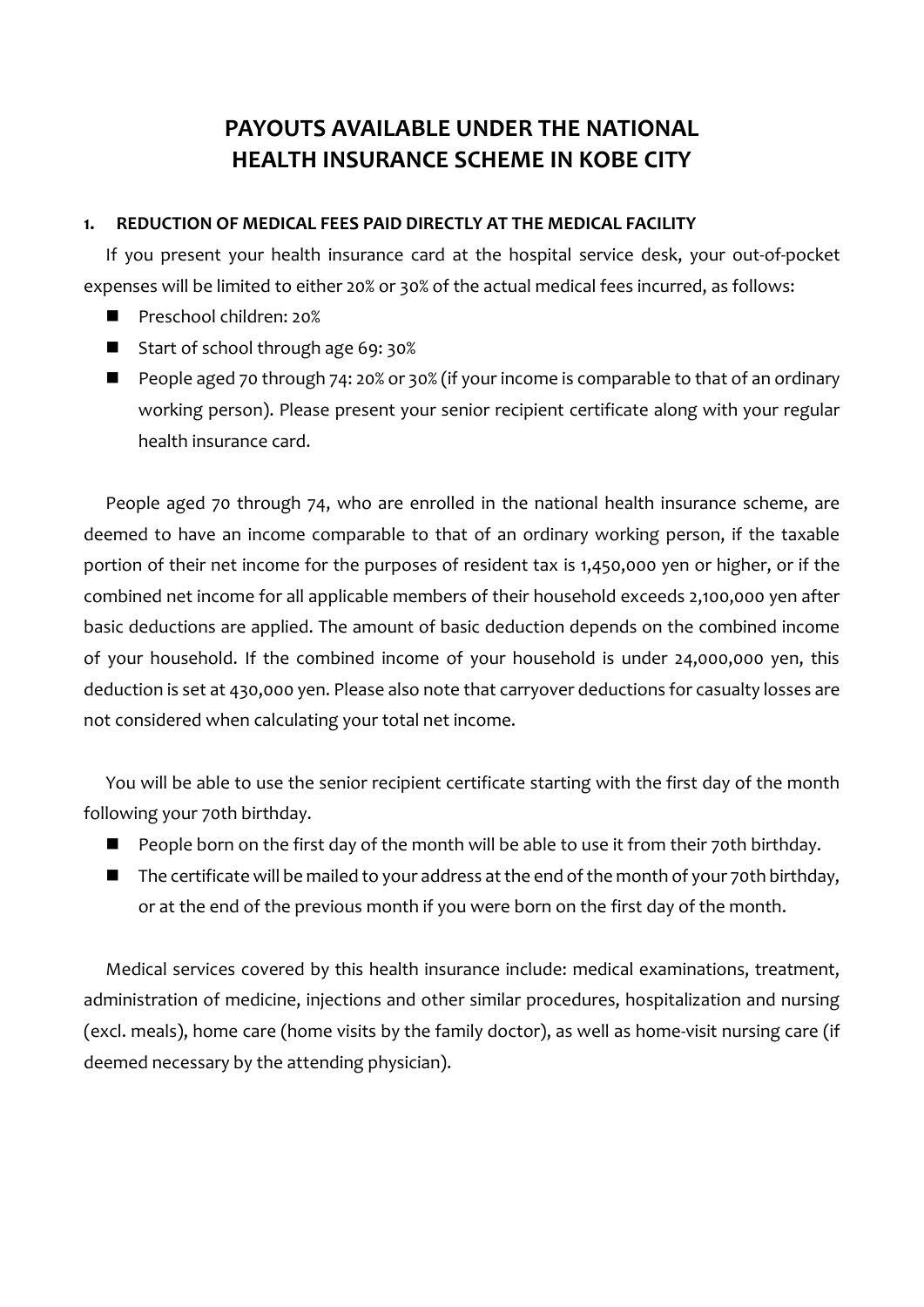## **2. YOUR HEALTH INSURANCE CARD CANNOT BE USED IN FOLLOWING SITUATIONS:**

- A) For procedures deemed to be unrelated to illness, such as routine and full physical examinations, vaccinations, plastic surgery, dental materials (e.g. gold alloys), normal childbirth and extra bed charges.
- B) For procedures covered by workers' compensation insurance (i.e. injuries and illnesses that happened at work or during commute).

## **[Important]**

Benefits under the national health insurance scheme may be limited in following situations:

- A) Accidents related to criminal activity or caused intentionally
- B) Injuries and illnesses caused by fights or inebriation
- C) When the patient disregards the directions of their physician or insurer

If you are injured in a traffic accident, you can seek medical treatment under the national health insurance scheme. In this case, however, we ask that you visit the national health insurance desk at your local ward or branch office and submit a "notice of injury or illness sustained due to actions of a third party" and other related documents, regardless of whether negligence occurred. Based on these documents, the responsible party will be billed for the 70% (or 80%) of your medical fees, which are covered by the national health insurance.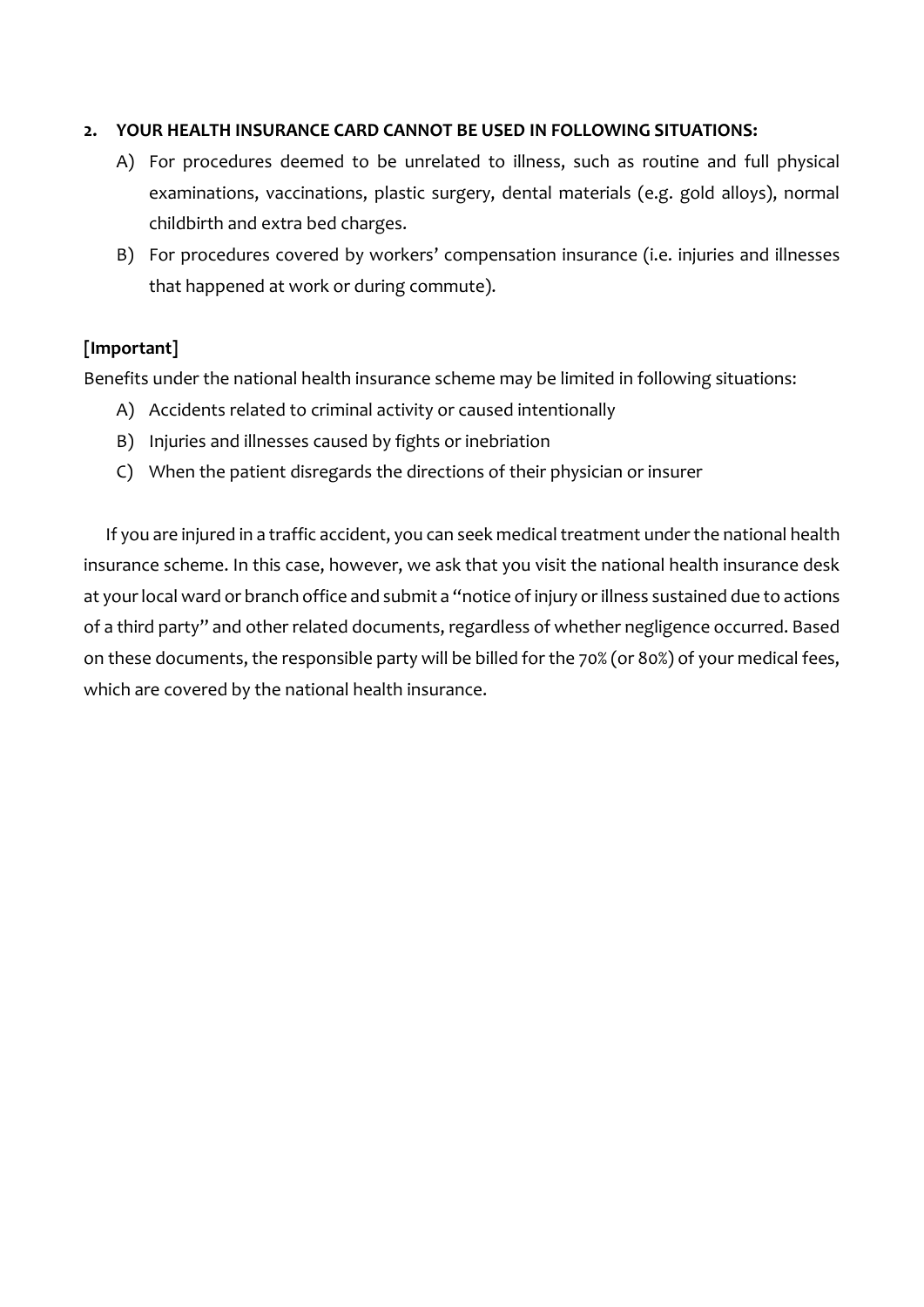#### **3. MEDICAL TREATMENT FEES**

In the following cases, you will be asked to pay your medical bill in full first, and then you will be able to apply for a partial refund at the national health insurance service desk of your local ward or branch office (or Seishin Chuo Community Service Center for those who live within its jurisdiction, except for cases  $\Theta$   $\odot$  and  $\odot$ ).

As long as your premium payments are up to date, in cases  $\odot$  and  $\odot$ , you may also apply for a partial refund at a government administrative center. Your application will be reviewed and in the case of a positive decision, you will receive a refund (excl. the co-pay amount). Please note, however, that if you are behind on your premium payments, such refunds may be used to cover them.

- ① If you receive medical treatment without producing your health insurance card, for instance because of a sudden illness
- ② If you receive medical treatment using a different health insurance, for which you were no longer eligible
- ③ If you need to purchase a prosthetic or supportive device, such as a medical corset, that your attending physician deemed necessary for your treatment
- ④ If you receive bone fracture or sprain treatment from a bonesetter, providing the service is covered by the health insurance
- ⑤ If you receive massage, acupuncture or moxibustion procedures as part of your medical treatment and with consent from your attending physician
- ⑥ If you receive medical treatment using an insurance eligibility certificate instead of a health insurance card
- ⑦ If you receive treatment abroad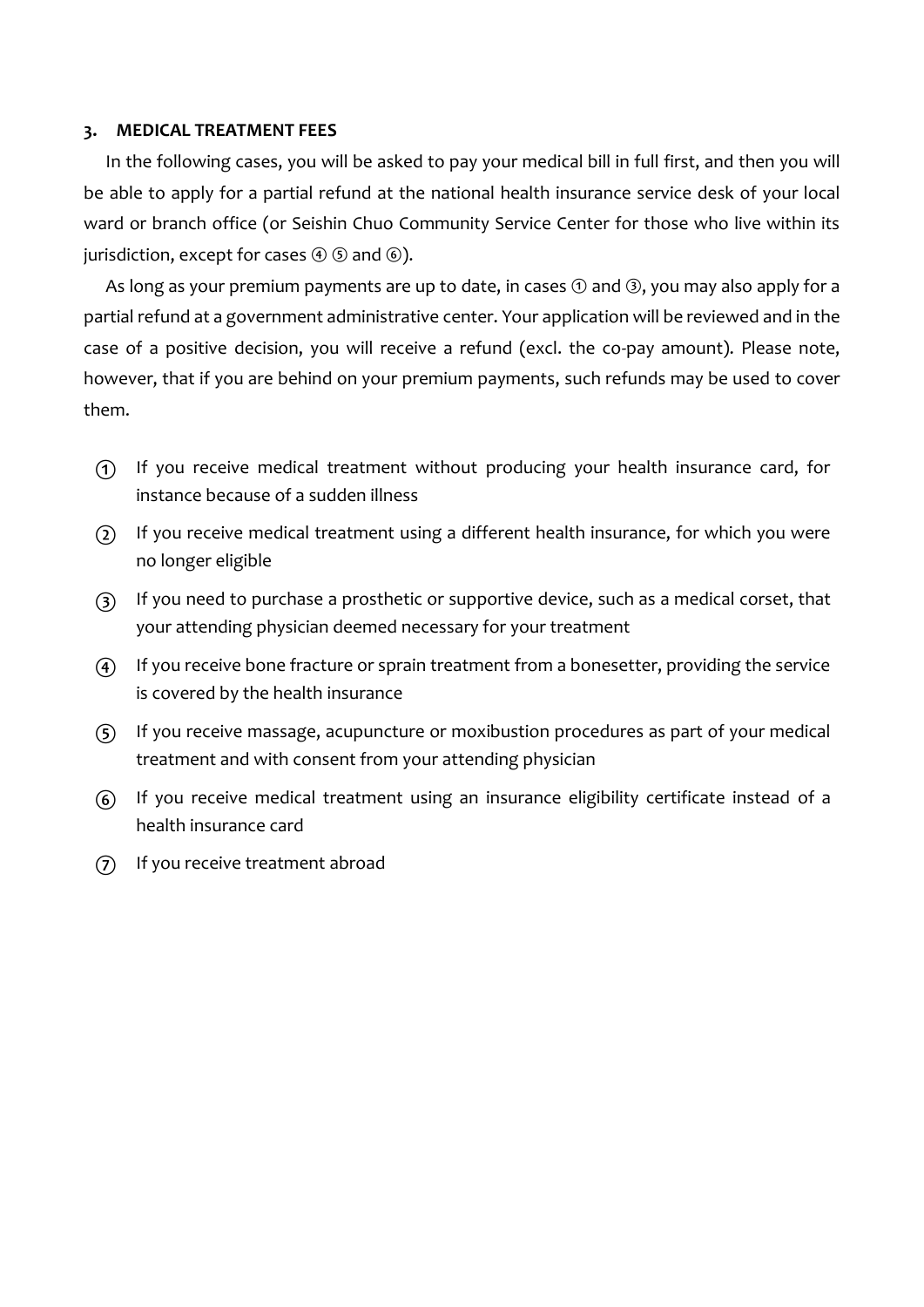#### **4. LUMP-SUM ALLOWANCE FOR CHILDBIRTH AND NURSING**

After childbirth, persons insured under the national health insurance scheme will receive a lump-sum allowance for childbirth and nursing in the amount of 420,000 yen (404,000 yen for deliveries carried out at institutions that are not registered with the obstetric compensation system). If you choose to make use of the direct payment system for this allowance, it will be paid directly to your hospital and you will not have to pay as much at the hospital service desk.

## **\*Starting with the 12th week (85th day) of pregnancy, this allowance will be provided even in the case of miscarriage or stillbirth.**

#### **(1) IF YOU CHOOSE TO USE THE DIRECT PAYMENT SYSTEM**

Prior to the delivery of the child, bring your health insurance card to the medical institution where you plan to have the baby and tell them that you would like to make use of the direct payment system. Should your medical bill exceed the amount of this allowance, you will have to pay the difference at the hospital service desk. If it is lower, however, you will be able to file an application to receive the difference at your local ward or branch office (or Seishin Chuo Community Service Center for those who live within its jurisdiction).

#### **(2) IF YOU CHOOSE NOT TO USE THE DIRECT PAYMENT SYSTEM**

You may also choose to not use this system and receive this allowance yourself. In this case, you will need to pay your medical bill in full at the hospital, and then file an application at the government administrative center or the national health insurance service desk of your local ward or branch office (or Seishin Chuo Community Service Center for those who live within its jurisdiction). Please note, however, that you will not be able to file this application at the government administrative center if your premium payments are overdue.

**\*If you receive the same lump-sum allowance under a different insurance, you will not receive it through the national health insurance scheme.**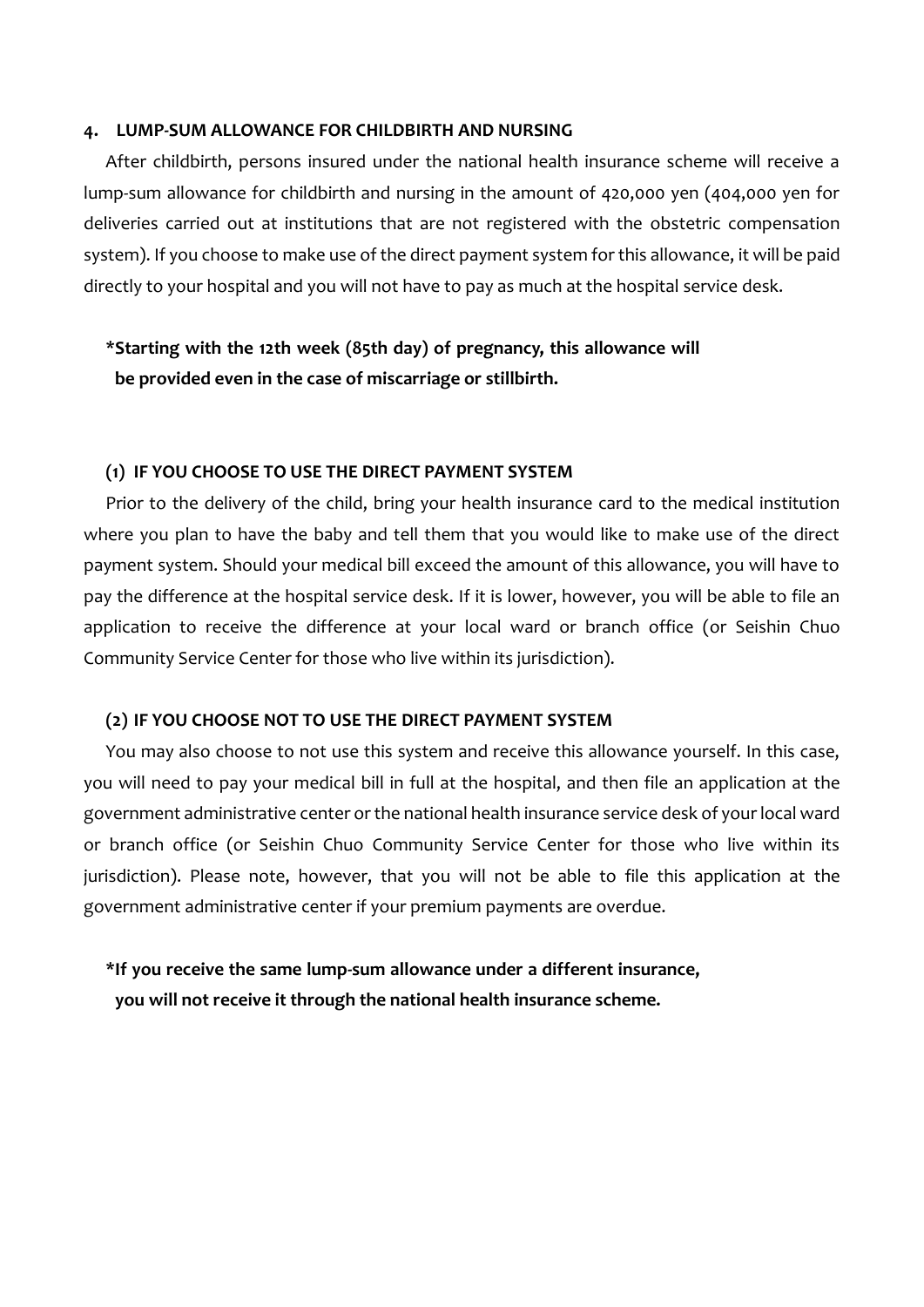#### **5. FUNERAL SERVICE FEES**

When a person insured under the national health insurance scheme passes away, the person in charge of making funeral arrangements (in principle, the chief mourner) will receive funeral service fees in the amount of 50,000 yen if they file an application at the government administrative center or the national health insurance service desk of their local ward or branch office (or Seishin Chuo Community Service Center for those who live within its jurisdiction). Please note, however, that you will not be able to file this application at the government administrative center if your premium payments are overdue.

#### **6. SPECIFIED DISEASE TREATMENT CERTIFICATE**

## **(The Seishin Chuo Community Service Center only accepts and processes applications. Certificates are mailed out by the Nishi Ward Office at a later date.)**

If you present a Specified Disease Treatment Certificate at the hospital service desk, your outof-pocket expenses will be limited to 10,000 yen (or 20,000 yen) per month. Please file an application at the national health insurance service desk of your local ward or branch office (or Seishin Chuo Community Service Center for those who live within its jurisdiction). Applications must include supporting documentation, such as a doctor's report.

**ELIGIBLE HEALTH CONDITIONS** (designated by the Minister of Health, Labor and Welfare)

- Chronic renal failure requiring dialysis
- Certain congenital blood coagulation factor disorders (hemophilia)
- HIV infections caused by transfusion of infected blood products

**\*The out-of-pocket medical expenses for dialysis patients age 69 or under, who are part of upper-class households (income category A or B) will be limited to 20,000 yen per month.**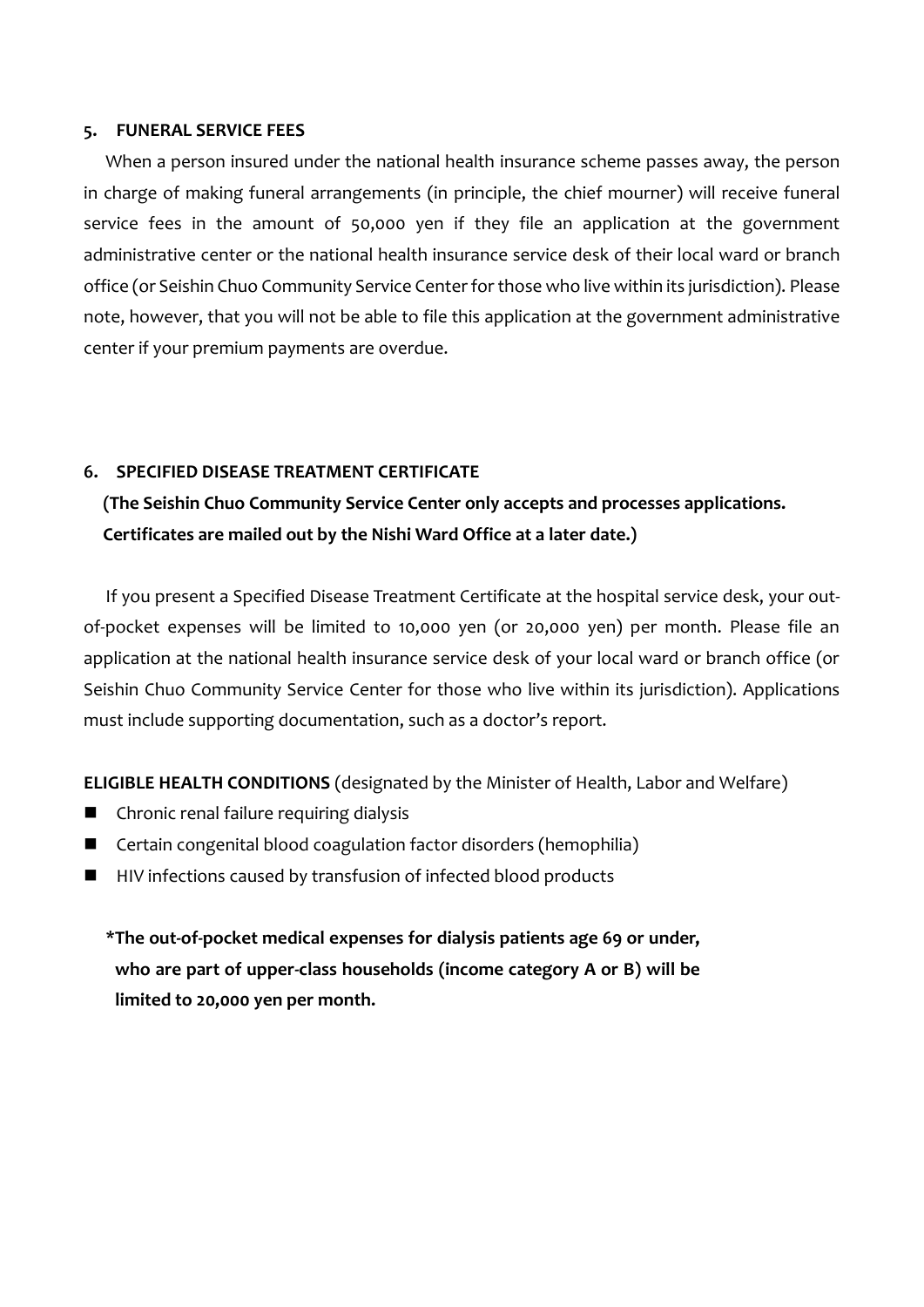### **7-1. HIGH-COST MEDICAL CARE BENEFIT SYSTEM**

If your out-of-pocket medical expenses are extremely high, you can apply to receive a refund for the portion that exceeds a certain limit.

## **(1) IF THE MEDICAL FEES ARE ONLY FOR HOUSEHOLD MEMBERS AGED 69 OR UNDER**

Whenever a single member of your household incurs out-of-pocket medical expenses in excess of 21,000 yen at a single medical institution during the same month, your household becomes eligible to apply for a partial refund. In order to receive this partial refund, however, the total of qualifying out-of-pocket expenses (at least 21,000 yen for one person in one month at a single hospital) for your household needs to exceed the threshold amount for your income bracket.

| <b>Income Bracket</b>                            | Category       |                                                                                                        |
|--------------------------------------------------|----------------|--------------------------------------------------------------------------------------------------------|
| Income exceeds<br>9,010,000 yen                  | A              | 252,600 yen + $[(Total medical fees - 842,000 yen) \times 1\%]$<br>From $4^{th}$ instance: 140,100 yen |
| Income between<br>$6,000,001 -$<br>9,010,000 yen | B              | 167,400 yen + $[(Total medical fees - 558,000 yen) \times 1%]$<br>From $4^{th}$ instance: 93,000 yen   |
| Income between<br>$2,100,001 -$<br>6,000,000 yen | $\overline{C}$ | 80,100 yen + $[(Total medical fees - 267,000 yen) \times 1%]$<br>From $4^{th}$ instance: 44,400 yen    |
| Income at or below<br>2,100,000 yen              | D              | 57,600 yen<br>From $4^{th}$ instance: 44,400 yen                                                       |
| Resident tax-<br>exempt household                | E              | 35,400 yen<br>From $4^{th}$ instance: 24,600 yen                                                       |

**TABLE 1: OUT-OF-POCKET MEDICAL EXPENSE LIMIT (MONTHLY)**

*"Income" is the combined net income for all members of your household who are enrolled in the national health insurance scheme, after basic deductions are applied.*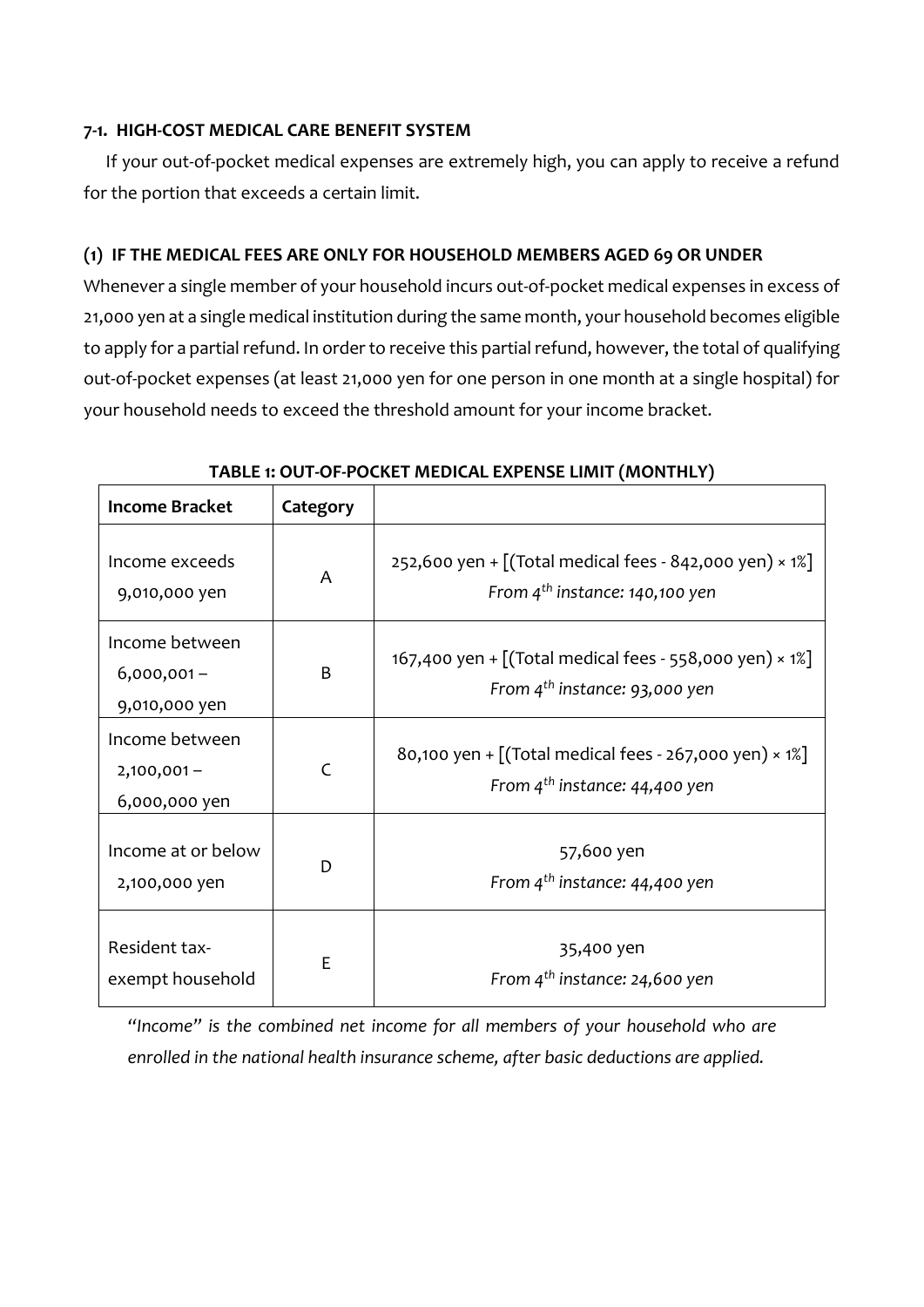## **(2) IF THE MEDICAL FEES ARE ONLY FOR HOUSEHOLD MEMBERS AGED 70 THROUGH 74**

For out-of-pocket medical expenses paid during the same month, you can apply to receive a refund for the portion that exceeds a certain limit. This portion is calculated as shown in the table below, in the following order.

1: The **Outpatient Limit (Per Individual)** (see table below) is applied to the total out-of-pocket expenses for each individual's outpatient medical care, and the portion that exceeds this limit is calculated.

2: The outpatient out-of-pocket expenses that remain from 1 are combined with the inpatient out-of-pocket expenses for household members aged 70-74. The **Maximum Limit (Per Household)** (see table below) is applied to this total, and the portion that exceeds this limit is calculated.

| <b>Income Bracket</b> |                                                               |                                    |  |  |  |
|-----------------------|---------------------------------------------------------------|------------------------------------|--|--|--|
| for Households        | <b>Outpatient Limit</b>                                       | <b>Maximum Limit</b>               |  |  |  |
| with Seniors          | (Per Individual)                                              | (Per Household)                    |  |  |  |
| Comparable            | 252,600 yen + [(Total medical fees - 842,000 yen) × 1%]       |                                    |  |  |  |
| Income III*           | From $4^{th}$ instance: 140,100 yen                           |                                    |  |  |  |
| Comparable            | 167,400 yen + [(Total medical fees - 558,000 yen) × 1%]       |                                    |  |  |  |
| Income II*            | From $4^{th}$ instance: 93,000 yen                            |                                    |  |  |  |
| Comparable            | 80,100 yen + $[(Total medical fees - 267,000 yen) \times 1%]$ |                                    |  |  |  |
| Income <sup>1*</sup>  | From $4^{th}$ instance: 44,400 yen                            |                                    |  |  |  |
|                       | 18,000 yen                                                    |                                    |  |  |  |
| General Income        | Yearly maximum                                                | 57,600 yen                         |  |  |  |
|                       | (August through July):                                        | From $4^{th}$ instance: 44,400 yen |  |  |  |
|                       | 144,000 yen                                                   |                                    |  |  |  |
| Low Income II         |                                                               | 24,600 yen                         |  |  |  |
| Low Income I          | 8,000 yen                                                     | 15,000 yen                         |  |  |  |

**TABLE 2: OUT-OF-POCKET MEDICAL EXPENSE LIMIT (MONTHLY)**

*See next page for an explanation of the income brackets.*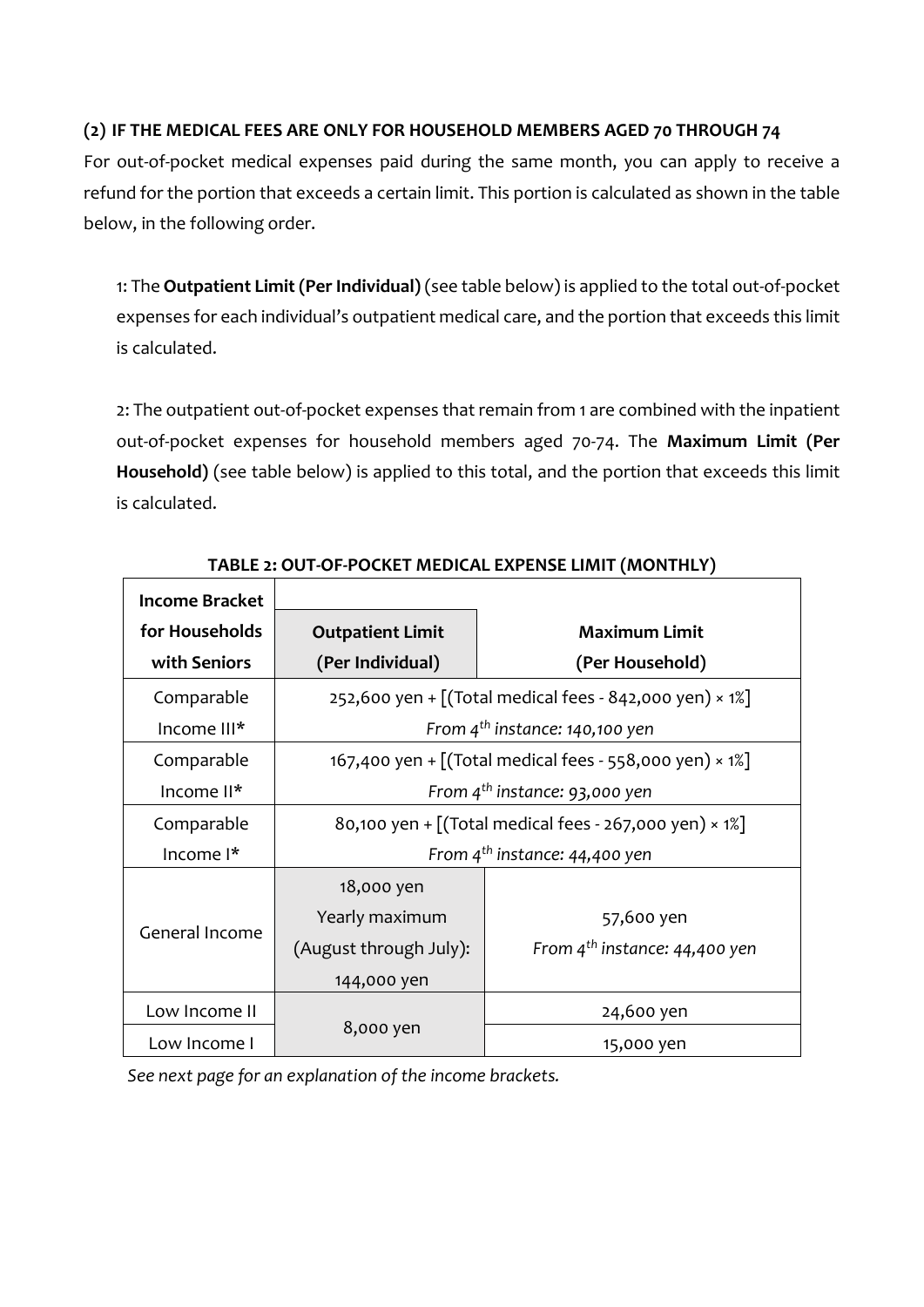#### **INCOME BRACKETS**

### Comparable Income III

Households with a national health insurance recipient aged 70-74, whose taxable portion of their total net income for the purposes of resident tax is at least 6,900,000 yen

#### Comparable Income II

Households with a national health insurance recipient aged 70-74, whose taxable portion of their total net income for the purposes of resident tax is at least 3,800,000 yen

#### Comparable Income I

Households with a national health insurance recipient aged 70-74, whose taxable portion of their total net income for the purposes of resident tax is at least 1,450,000 yen

### General Income

Households that do not fall under any of the other categories in this table

### **Low Income II**

Households in which both the head of household and all national health insurance recipients are exempt from paying resident taxes

### Low Income I

In addition to meeting the conditions for the **Low Income II** bracket, the household's income\* is 0 yen (after necessary expenses are subtracted from each income source (800,000 yen is subtracted in the case of public pension)) \*If the incomes include employment income, 100,000 yen is deducted from the employment income before determining whether the household falls under this income bracket (effective from August 2021)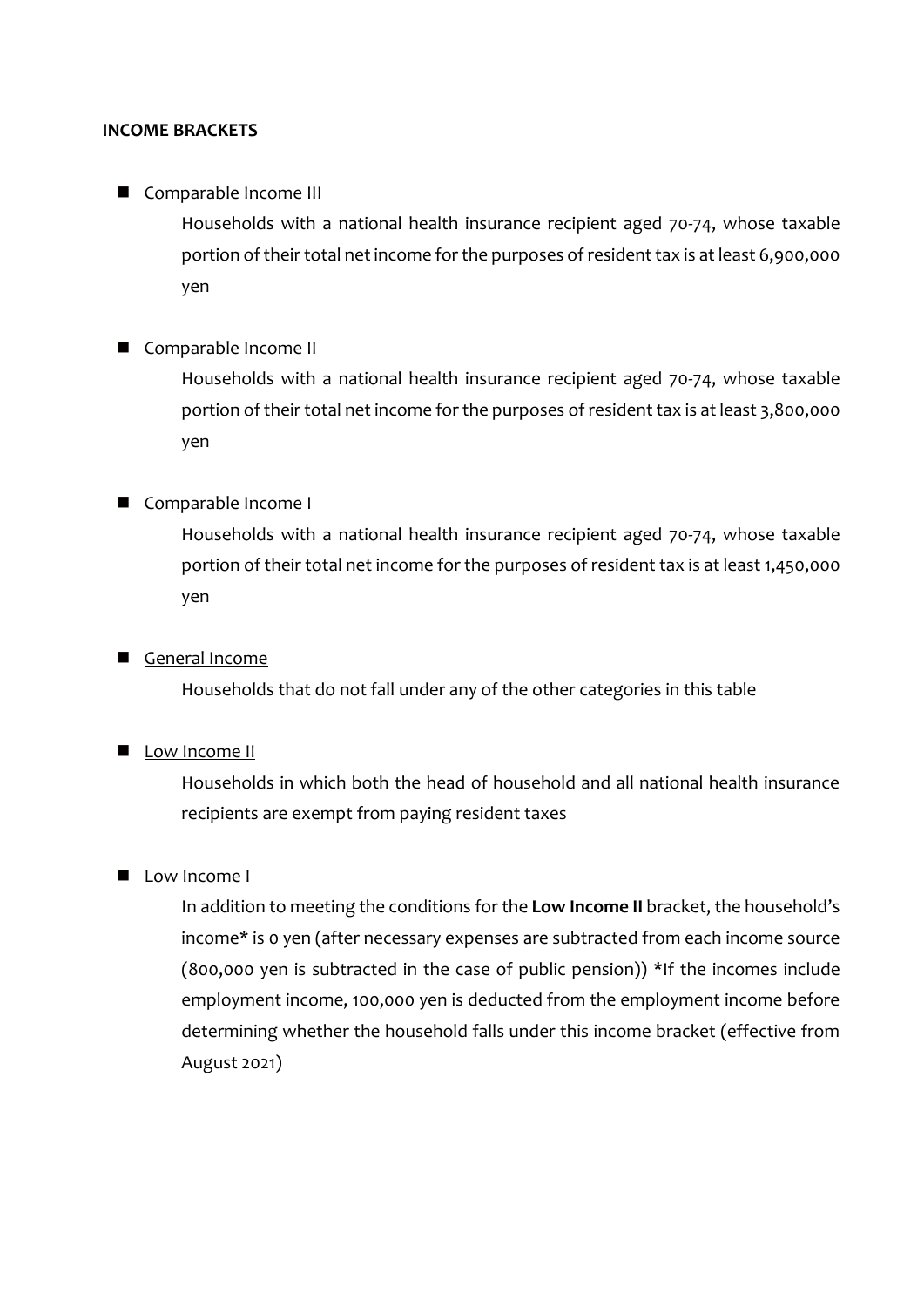# **(3) IF THE MEDICAL FEES ARE FOR BOTH HOUSEHOLD MEMBERS AGED 69 OR UNDER, AND MEMBERS AGED 70-74**

The high-cost medical care benefit amount is disbursed for the entire household as follows:

- (1) Individual out-of-pocket outpatient expenses are calculated for members aged 70-74 to determine if they are over the individual limit. Expenses in excess of this limit will be refunded.
- (2) Next, all out-of-pocket expenses incurred by household members aged 70-74 are calculated to determine if they are over the household limit for people in this age group. Expenses in excess of this limit will be refunded.
- (3) All out-of-pocket expenses incurred by household members aged 70-74 within the household limit for people in this age group are added to applicable out-of-pocket expenses (at least 21,000 yen for one person in one month at a single hospital) incurred by household members aged 69 and under, and compared against the threshold amount for your income bracket. Expenses in excess of this threshold will be refunded along with the refunds in  $(1)$  and  $(2)$ .

## **(4) IF YOU HAVE RECEIVED THIS BENEFIT AT LEAST 4 TIMES**

If a single household has received the high-cost medical care benefit at least 3 times in the past 12 months, the out-of-pocket medical expense limit will decrease from the  $4<sup>th</sup>$  benefit onwards (shown in italics in Tables 1 and 2), and the portion that exceeds this limit will be refunded.

**\*If you change addresses within Hyogo Prefecture and the structure of your household is determined to be the same, the refund count will carry over.**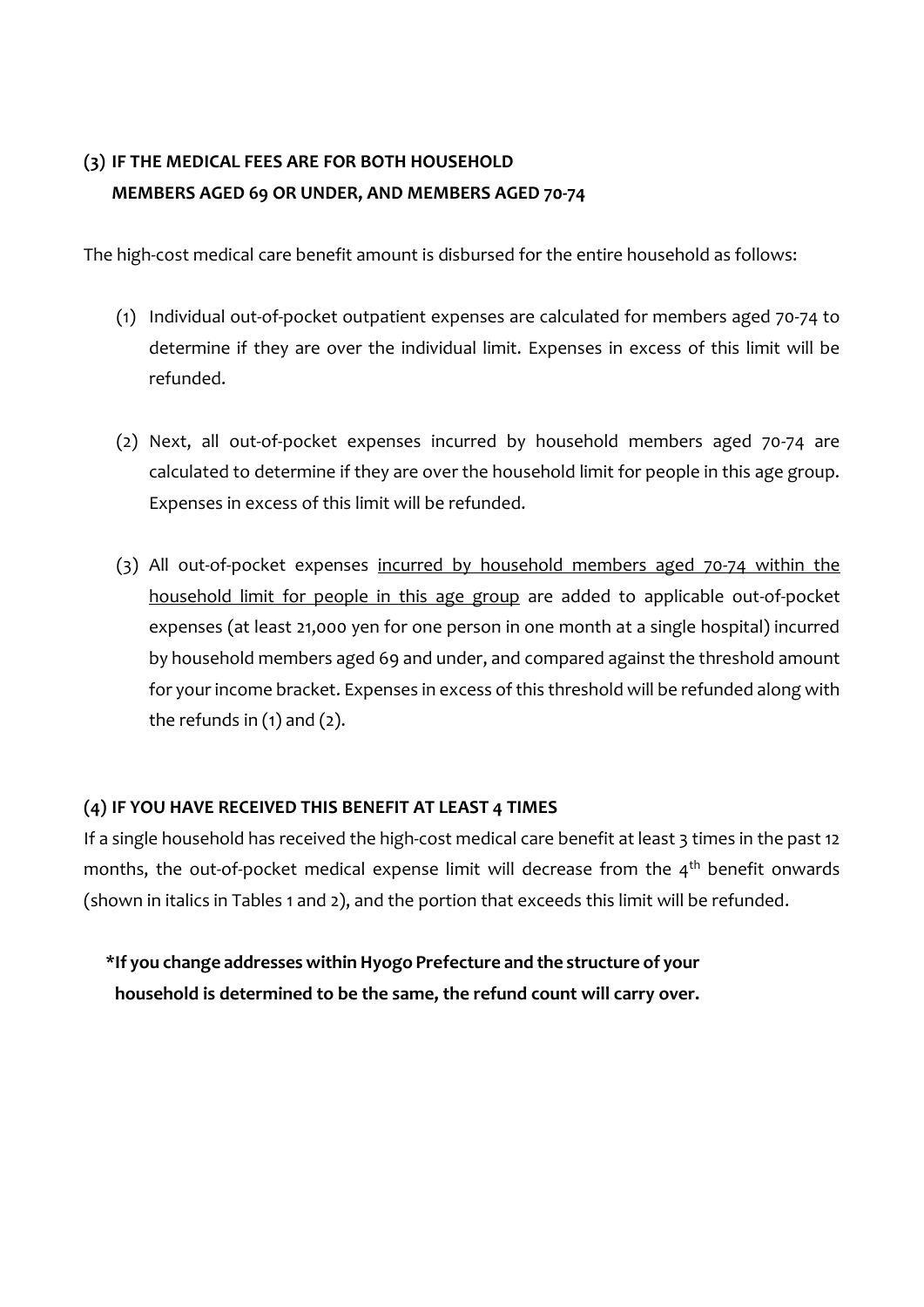#### **7-2. APPLYING FOR HIGH-COST MEDICAL CARE BENEFITS**

At the end of the month two months after your visit to the hospital, if your estimated high-cost medical care benefit amount is at least 1,000 yen, and you have no overdue premium payments, you will be mailed a notification packet. Once you have received this notification, please fill out the application and submit it in the enclosed return envelope.

While it is also possible to file your application at the national health insurance service desk of your local ward or branch office before receiving the notification packet, you will not receive your refund any sooner than if you had filed your application by mail.

Except for persons with estimated benefit amounts under 1,000 yen, please wait to receive the notification packet before filing your application.

#### **8. ELIGIBILITY CERTIFICATE FOR OUT-OF-POCKET MEDICAL EXPENSE LIMIT**

## **(The Seishin Chuo Community Service Center only accepts and processes applications. Certificates are mailed out by the Nishi Ward Office at a later date.)**

If you have an Eligibility Certificate for Out-of-Pocket Medical Expense Limit (or Eligibility Certificate for Out-of-Pocket Medical Expense Limit / Eligibility Certificate for Standard Amount of Patient Liability, if you are in a resident tax-exempt household), the out-of-pocket medical expense limit can be applied to 1 month's medical fees at a single hospital.

If you are 70-74 years old and fall under either the **General Income** or the **Low Income II** brackets, you can simply present your senior recipient certificate. Your out-of-pocket expenses will be reduced to the limit amount, and no additional procedures at the hospital are necessary. Applications for the Eligibility Certificate can be filed at the government administrative center or the national health insurance service desk of your local ward or branch office.

#### **[Important]**

Your certificate will be valid from the 1st day of the month in which you filed your application. In principle, this certificate cannot be issued retroactively, so please carry out all necessary procedures as soon as possible if you are to be hospitalized. Please note, however, that if you are aged 69 or under and have overdue premium payments, you cannot receive this certificate.